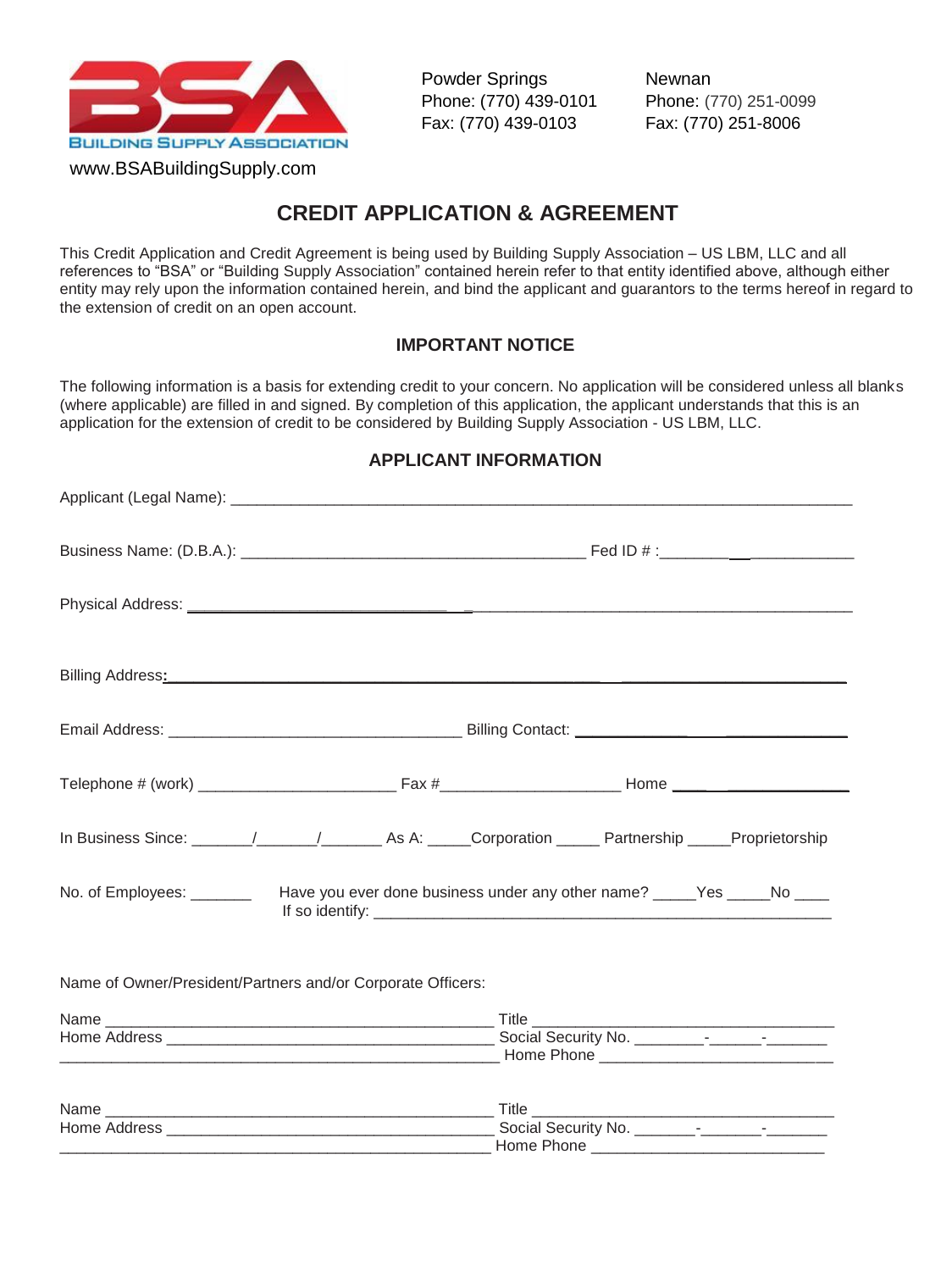Does your company require Purchase Orders? \_\_\_\_\_Yes \_\_\_\_\_No

Has applicant or any of its owners, partners, officers or directors ever filed a voluntary petition in bankruptcy; been adjudged bankrupt or made assignment for the benefit of creditors? If so, please state date and name of court:

\_\_\_\_\_\_\_\_\_\_\_\_\_\_\_\_\_\_\_\_\_\_\_\_\_\_\_\_\_\_\_\_\_\_\_\_\_\_\_\_\_\_\_\_\_\_\_\_\_\_\_\_\_\_\_\_\_\_\_\_\_\_\_\_\_\_\_\_\_\_\_\_\_\_\_\_\_\_\_\_\_\_\_\_\_\_

Is applicant or any of its owners, principals, officers or directors a guarantor or endorser of debts or notes owned by others? If so, explain:  $\_$  ,  $\_$  ,  $\_$  ,  $\_$  ,  $\_$  ,  $\_$  ,  $\_$  ,  $\_$  ,  $\_$  ,  $\_$  ,  $\_$  ,  $\_$  ,  $\_$  ,  $\_$  ,  $\_$  ,  $\_$  ,  $\_$  ,  $\_$  ,  $\_$  ,  $\_$  ,  $\_$  ,  $\_$  ,  $\_$  ,  $\_$  ,  $\_$  ,  $\_$  ,  $\_$  ,  $\_$  ,  $\_$  ,  $\_$  ,  $\_$  ,  $\_$  ,  $\_$  ,  $\_$  ,  $\_$  ,  $\_$  ,  $\_$  ,

Has any partnership, joint venture or corporation of which any of your officers or directors were a partner, officer, director or majority shareholder ever filed a voluntary petition in bankruptcy, been adjudged bankrupt or made an assignment for the benefit of creditors? If so, explain in detail all pertinent facts:

Is applicant or any of its owners, principals, officers or directors a guarantor or endorser of debts or notes owned by others? If so, explain:  $\_$  ,  $\_$  ,  $\_$  ,  $\_$  ,  $\_$  ,  $\_$  ,  $\_$  ,  $\_$  ,  $\_$  ,  $\_$  ,  $\_$  ,  $\_$  ,  $\_$  ,  $\_$  ,  $\_$  ,  $\_$  ,  $\_$  ,  $\_$  ,  $\_$  ,  $\_$  ,  $\_$  ,  $\_$  ,  $\_$  ,  $\_$  ,  $\_$  ,  $\_$  ,  $\_$  ,  $\_$  ,  $\_$  ,  $\_$  ,  $\_$  ,  $\_$  ,  $\_$  ,  $\_$  ,  $\_$  ,  $\_$  ,  $\_$  ,

\_\_\_\_\_\_\_\_\_\_\_\_\_\_\_\_\_\_\_\_\_\_\_\_\_\_\_\_\_\_\_\_\_\_\_\_\_\_\_\_\_\_\_\_\_\_\_\_\_\_\_\_\_\_\_\_\_\_\_\_\_\_\_\_\_\_\_\_\_\_\_\_\_\_\_\_\_\_\_\_\_\_\_\_\_\_\_\_\_\_\_\_

| Dun & Bradstreet No.: \[\]<br>Bond: ____________________ |                                                                                                                 |  |
|----------------------------------------------------------|-----------------------------------------------------------------------------------------------------------------|--|
|                                                          |                                                                                                                 |  |
|                                                          | Name & Address: Name & Address: Name & Address: Name & Address: Name & Address: Name & Address: Name & Research |  |
|                                                          |                                                                                                                 |  |
|                                                          |                                                                                                                 |  |
|                                                          |                                                                                                                 |  |

#### TERMS AND CONDITIONS OF SALE AND EXTENSION OF CREDIT

1. The cutoff for billing is the end of the month. All invoices are due by the following end of the month.

2. Past due accounts shall be subject to a 1 1/2% per month (18% per year) service charge on the unpaid principal amount. BSA shall have the sole discretion to apply payments on past due accounts in any manner which it deems appropriate. BSA may apply payments first to late payment charges, service charges, attorney's fees, shipping charges or other expenses or charges, in any order, before applying any remainder to Customer's principal account balance.

3. Any disputed item, claim of damage or material defect or shortage, shall be made in writing by the Customer and sent to BSA via certified mail, and must be received by BSA within five (5) days from the date of shipment in order to be considered a reasonable claim.

4. BSA HEREBY DISCLAIMS ANY AND ALL EXPRESS AND IMPLIED WARRANTIES OF FITNESS FOR A PARTICULAR PURPOSE OR MERCHANTABILITY, FURTHER, UNDER NO CIRCUMSTANCES SHALL BSA BE LIABLE TO CUSTOMER OR ANY OTHER PERSON OR ENTITY FOR ANY CONSEQUENTIAL DAMAGES OR FOR CLAIMS FOR LABOR CHARGES INCURRED AS A RESULT OF ANY DEFECTIVE GOODS. BSA will assign or transfer to Customer any and all transferable or assignable manufacturer's warranties, if any, in lieu of any other warranty obligations, whether express, and implied at law or otherwise. Except for these manufacturer's warranties which may be transferred or assigned, all goods are sold "as is."

5. In consideration of any extension of credit by BSA should any indebtedness not be paid in accordance with the terms and conditions of this Credit Application and Credit Agreement or the Invoice(s) for goods purchased by Customer, Customer agrees to pay all costs of collection, including BSA actual attorney's fees and paralegal or legal assistant fees (including fees incurred on appeal or in any alternative dispute resolution procedure) and any other costs or expenses incurred as a result of or in connections with BSA efforts. To the extent State law limits the recoverability of attorney's fees; BSA shall be entitled to recover its fees up to the maximum allowed by State law.

6. In consideration of any extension of credit by BSA, should any indebtedness not be paid in accordance with the terms of credit, the undersigned customer agrees to pay all costs of collection including reasonable attorney's fees and does not hereby waive presentment and notice of default and stipulate to venue in the county of BSA choice.

7. Title to and ownership of all goods identified on any invoice as goods purchased from BSA by Customer shall remain with BSA until such time as the full amount of the invoice, together with any accrued additional charges or amounts as provided herein, have been paid in full.

8. Customer agrees to notify BSA in writing within seven (7) days of any change in the name, address, ownership, or form of Customer's business, or credit may be suspended by BSA.

9. BSA reserves the right to request additional financial information, including financial statements, from applicant at any time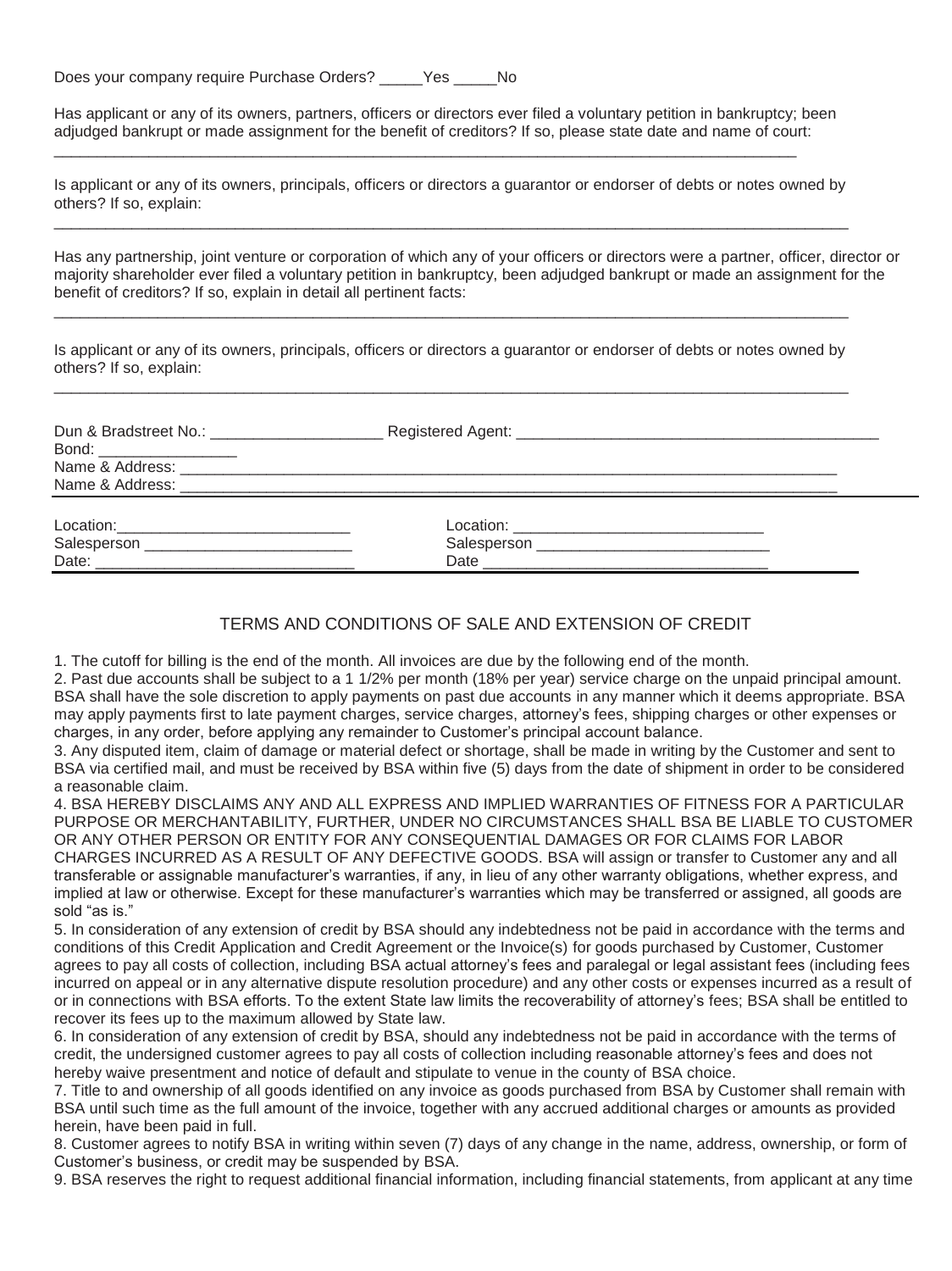as a condition precedent to additional sales.

10. Job accounts may be requested by BSA as necessary, to support and provide additional credit to applicant.

11. Notice to Owner will be sent by BSA on all job accounts upon delivery.

12. BSA reserves the right to stop shipments on job accounts that exceed credit limits and/or invoice terms.

13. No payments due BSA shall be subject to any offset or claim, but shall be paid to BSA when due regardless of any claim or dispute.

14. All goods are shipped at Customer's risk, whether shipment is made by BSA's vehicles or by other means. BSA shall not be liable for any damage to buildings, driveways, walks, lawns, sprinkler systems, gardens, flowerbeds, trees, shrubbery, septic tanks, and/or drain fields as a result of any rooftop or jobsite deliveries. Should Customer not be present or have a representative present at the time of any deliveries by BSA, Customer hereby authorizes BSA to unload the goods and to leave them at the delivery destination. Further, should Customer not be present or have a representative present at the time of any deliveries by BSA, Customer agrees to be bound by and to accept as accurate the description of materials delivered contained in BSA's delivery ticket or invoice. Customer shall release, indemnify, hold harmless and defend BSA with counsel of BSA's choosing, from any and all claims, demands, actions, causes of action, costs, expenses and attorney's fees arising out of or in connection with any and all personal injury, including death, to any person or persons and any and all damage to or loss of any property and any and all damages recognized in law or in equity caused in whole or in part, or in any way relating to the delivery by BSA of goods purchased by Customer. IN NO EVENT SHALL BSA ROOFING SUPPLY BE LIABLE FOR ANY INCIDENTAL, SPECIAL OR CONSEQUENTIAL DAMAGES CAUSED BY BSA'S DELAY IN PERFORMING ITS OBLIGATIONS OR DELIVERY OF GOODS DUE TO ANY CAUSE WHATSOEVER.

15. All materials returned for refund are subject to a restocking charge of 20%.

16. Customer authorizes all persons, institutions, organizations, companies and credit reporting agencies to furnish any and all pertinent information, including commercial and consumer credit reports, requested from time to time by BSA. Further, Customer hereby authorizes any and all banks and lending institutions with which Customer has had business dealings to release any information regarding account balances and credit history to BSA.

17. In the event any legal action is instituted by either BSA or Customer against the other, or any claim is made by either against the other in any legal proceedings, Customer and BSA agree that jurisdiction shall be exclusive in the State of Georgia and venue for any such action, whether initiated by Customer, BSA or a third party shall only exist in the court of competent jurisdiction. In the event BSA makes or brings any claim against Customer for damages of any nature, whether suit is filed or not, BSA shall be entitled to recover all of its expenses including its attorneys fees, paralegal or legal assistant fees (including fees incurred on appeal or in any alternative dispute resolution procedures) as a part of its damages. Customer and BSA hereby waive all rights to trial by jury and agree to make no request or demand for jury trial in any legal proceeding.

18. Customer hereby agrees to release, indemnify, hold harmless and defend BSA, with counsel of BSA's choosing, from and against any and all claims, demands, actions, causes of action, costs, expenses and attorney's fees arising out of or in any way relating to any and all injury, including death, to any persons or persons, and all damages to or loss of property and any and all other damages recognized in law or in equity, caused by or resulting from, in whole or in part, any act(s) or omission(s), negligent or otherwise, of Customer or its agents, servants, employees, subcontractors or customers. Customer acknowledges that the purchase price of the goods have been reduced two percent (2%) to reflect the specific consideration given for this provision by BSA.

19. Customer agrees that should any late payment or interest charges be deemed by a Court of competent jurisdiction to violate any laws, Customer's sole remedy against BSA for such violation shall be the application of any such charge in excess of the maximum rate allowable by law toward the unpaid account balance (or refund of such excess if no account balance remains unpaid).

20. Customer shall pay each invoice in full in accordance with the terms of this Credit Application and Credit Agreement as well as the terms of the particular Invoice(s), regardless of whether such Invoice(s) was signed by Customer or a representative of Customer.

21. Customer agrees that all purchases by Customer hereunder are made pursuant to the terms and conditions of the Invoice(s), all of which terms and conditions are incorporated by reference herein.

22. Customer represents and warrants that it is not a "consumer" as defined in the Federal Consumer Credit Protection Act, or any other consumer credit laws (federal, state or local), and Customer waives all rights granted to consumers under the Federal Consumer Credit Protection Act, and other federal, state and/or local laws pertaining to "consumer" rights. Customer further represents and warrants that all purchases made from BSA and any credit extended hereunder will be used solely for business and commercial purposes.

23. This Credit Application and Credit Agreement contains the full, final and exclusive statement of the agreement between Customer and BSA, and no terms and conditions other than those stated herein or as stated in BSA Roofing Supply's Invoices or Statements, and no agreement or understanding in any way purporting to modify these terms and conditions, shall be binding on BSA's Invoices or Statements, or waiver of any breach thereof shall not be construed as a waiver of any other terms, conditions, or breach.

24. A determination that any provision of this Credit Application and Credit Agreement or of BSA's Invoices or Statements is illegal or invalid shall not affect the validity of enforceability of the remaining provisions not held to be illegal or invalid. 25. Customer warrants that the information given in this Credit Application and Credit Agreement is true and correct and that no unfavorable information has been omitted. Customer acknowledges and understands that BSA's decision to extend credit to Customer is based upon and in reliance upon the information provided by Customer herein.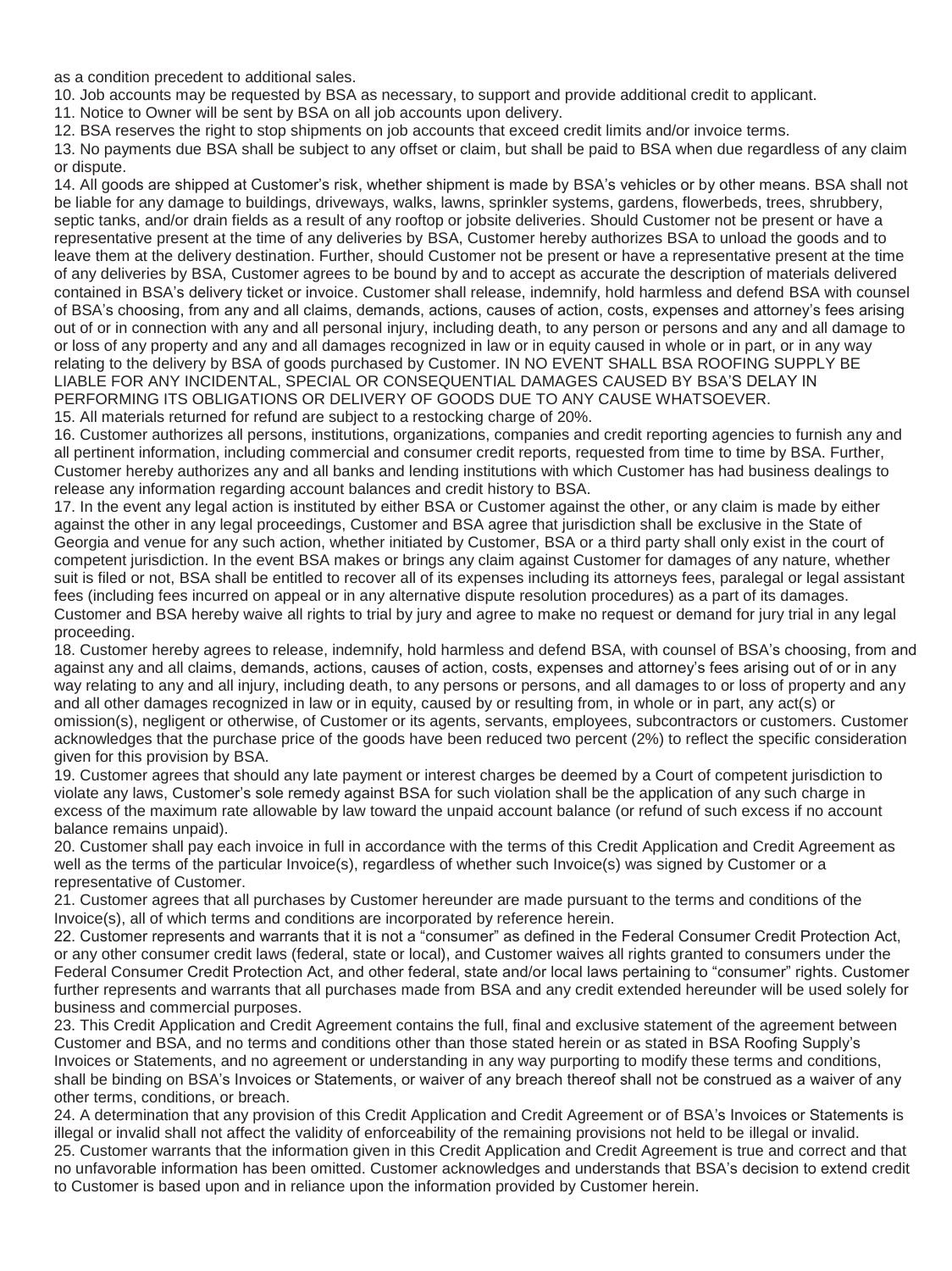26. In the event BSA deems itself, in its sole reasonable discretion, to be insecure with regard to the outstanding balance on an account. Customer acknowledges and agrees that BSA can insist upon one or more of the following measures: (1) that a promissory note be executed by Customer for the balance owed on the account(s), (2) that additional personal guaranties be executed and financial information satisfactory to BSA be provided for such additional guarantors, and/or (3) that a security agreement or mortgage be executed in favor of BSA Roofing Supply on any real or personal property, tangible or intangible, of the Customer or the guarantors, and any documentation necessary to perfect such security interest or mortgage be executed by Customer or its guarantors.

27. Customer represents and agrees that it authorizes any of its employees or agents to sign up for and acknowledge receipt of deliveries by BSA, and that any such employees or agents have full authority to sign delivery tickets, invoices or similar documents accompanying such deliveries and that Customer will be fully bound by the terms thereof. 28. Customer agrees to hold that portion of all payments received by Customer which include payment to Customer for the goods supplied by BSA pursuant to this agreement in a separate account in trust for payment to BSA. Customer shall not use said payments for any other purpose until payment in full has been made to BSA Customer agrees to act as a fiduciary for payment to BSA in exchange for the ability to purchase goods on credit. Customer agrees that any failure to hold payments in trust for BSA shall create a debt which is not dischargeable in bankruptcy and which shall be an exception to discharge pursuant to the terms of 11 U.S.C. §523(a) (4) and (6).

The undersigned, herein referred to as the customer, in exchange for, and as inducement for Building Supply Association – US LBM, LLC, to extend credit, hereby jointly and individually acknowledge and agree to the above terms of sale and extension of credit. The undersigned hereby certifies that the information furnished is true and correct and certifies that he/she is authorized to sign for and to bind the applicant(s).

Applicant Auth. Signature

\_\_\_\_\_\_\_\_\_\_\_\_\_\_\_\_\_\_\_\_\_\_\_\_\_\_\_\_\_\_\_\_\_\_\_\_\_\_\_\_\_\_\_\_\_\_\_\_ Printed Name

\_\_\_\_\_\_\_\_\_\_\_\_\_\_\_\_\_\_\_\_\_\_\_\_\_\_\_\_\_\_ **DATE** 

#### **PERSONAL GUARANTEE**

TO INDUCE BUILDING SUPPLY ASSOCIATION – US LBM, LLC TO SELL MERCHANSIDE AND EXTEND CREDIT TO THE APPLICANT, THE UNDERSIGNED HEREBY JOINTLY AND SEVERALLY GUARANTEE THE PAYMENT OF ANY INDEBTEDNESS, WHICH MAY AT ANY TIME AND FROM TIME TO TIME, BE INCURRED BY THE APPLICANT TO BSA. IN THE EVENT OF ANY DEFAULT AT ANY TIME BY THE APPLICANT, BSA SHALL BE ENTITLED TO LOOK TO THE UNDERSIGNED IMMEDIATELY FOR SUCH PAYMENT, WITHOUT PRIOR DEMAND OR NOTICE. THIS GUARANTEE SHALL CONTINUE IN FULL FORCE AND EFFECT UNTIL SUCH TIME AS BSA RECEIVES WRITTEN NOTICE VIA REGISTERED MAIL OF REVOCATION OF THIS GUARANTEE. SUCH NOTICE OF REVOCATION SHALL BE INEFFECTIVE AS TO ANY EXISTING INDEBTEDNESS, OR AS TO ANY TRANSACTION OR COMMITMENT PREVIOUSLY UNDERTAKEN BY BSA FROM THE APPLICANT, BEFORE BSA WAS IN RECEIPT OF SUCH WRITTEN NOTICE OF REVOCATION.

Auth. Signature \_\_\_\_\_\_\_\_\_\_\_\_\_\_\_\_\_\_\_\_\_\_\_\_\_\_\_\_\_\_\_\_\_\_\_\_\_\_\_\_\_\_\_\_\_\_\_\_\_\_\_

\_\_\_\_\_\_\_\_\_\_\_\_\_\_\_\_\_\_\_\_\_\_\_\_\_\_\_\_\_\_\_\_\_\_\_\_\_\_\_\_\_\_\_

(Print Name) \_\_\_\_\_\_\_\_\_\_\_\_\_\_\_\_\_\_\_\_\_\_\_\_\_\_\_\_\_\_\_ Witness:\_\_\_\_\_\_\_\_\_\_\_\_\_\_\_\_\_\_\_\_\_\_\_\_\_\_\_\_\_\_\_\_\_

Date

Witness(printed):

## **FAX COPIES ARE ACCEPTABLE TO BEGIN THE CREDIT APPROVAL PROCESS, HOWEVER,**

### **THIS ORIGINAL DOCUMENT MUST BE SUBMITTED TO BUILDING SUPPLY ASSOCIATION WITHIN 10 DAYS IN ORDER FOR THE ACCOUNT TO BE ESTABLISHED.**

**Page 4 of 4 REV 6/15/12**